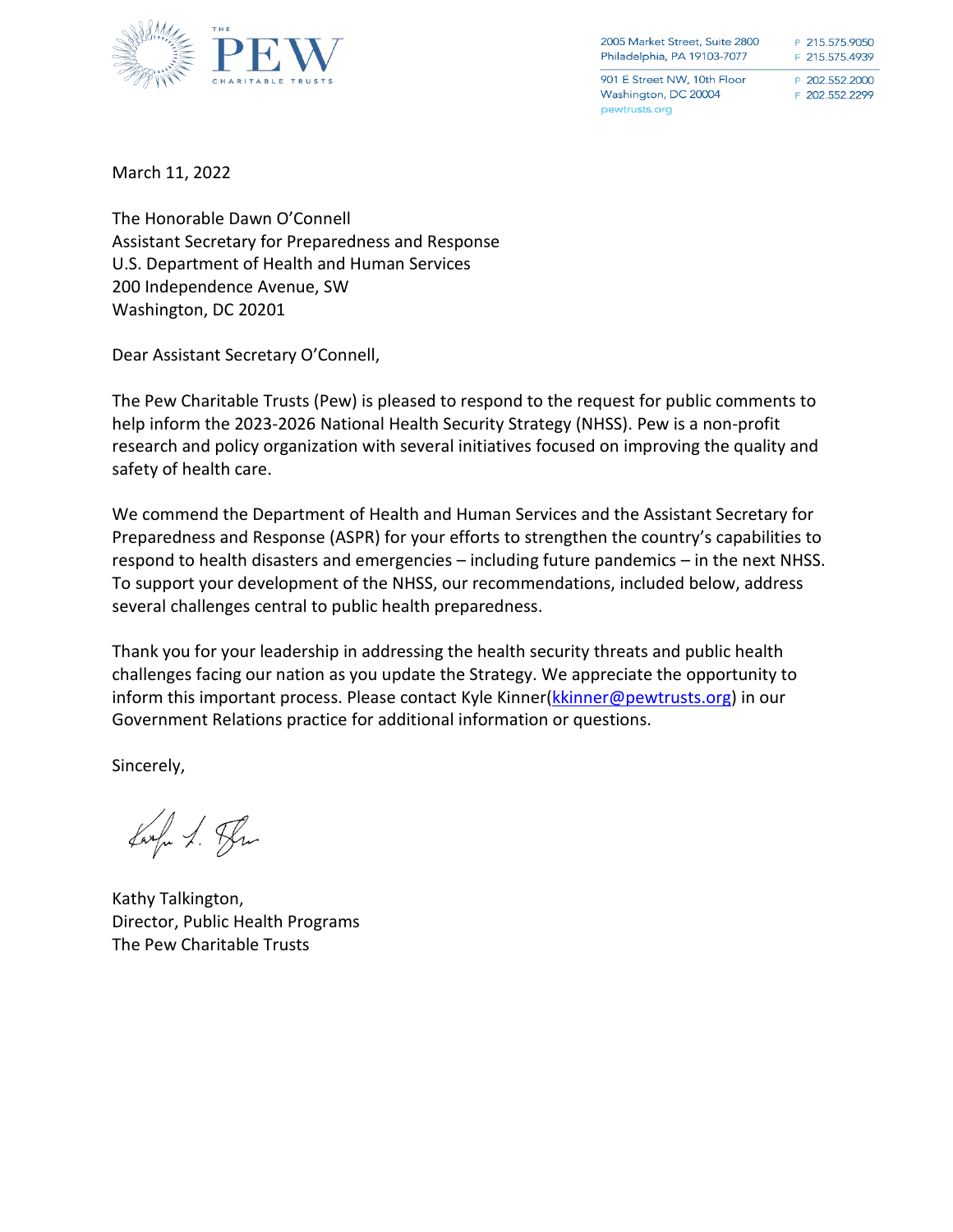## **RECOMMENDATIONS RELATED TO ANTIBIOTIC RESISTANCE**

The Centers for Disease Control and Prevention estimate that at least 2.8 million individuals in the U.S. suffer from antibiotic-resistant infections each year, and at least 35,000 die.<sup>i</sup> Just six of the most common resistant pathogens lead to national health care costs exceeding \$4.6 billion each year, according to a January 2021 CDC report.<sup>ii</sup>

The need for new antibiotics has never been more urgent – not only to sustain the practice of modern medicine, so much of which relies on the availability of effective antibiotics, but also to ensure we are [better] prepared for the next pandemic.

Among its many lessons, the COVID-19 pandemic has underscored the importance of public health preparedness. While we were not aware of COVID-19 prior to its emergence, experts have been warning for decades about the threat of antibiotic resistance. Antibiotics save countless lives, and yet, their value to health care has been taken for granted; all the while, their effectiveness gradually diminishes, while bacteria continue to develop resistance and become more dangerous to patients.

At the same time, the ongoing pandemic is probably exacerbating the public health threat of resistance. Pew research has shown there was likely overprescribing of antibiotics in hospital settings during the first six months of the pandemic, as physicians used all available tools to treat COVID-19 patients.<sup>iii</sup> And, according to the Centers for Disease Control and Prevention some drug-resistant health care-associated infections rose during the pandemic.<sup>iv</sup> The resulting uptick in antibiotic use risks accelerating the emergence of resistance and further amplifies the desperate need for new and effective drugs and increased surveillance and stewardship.

**Recommendation:** DHS/ASPR works with Congress to take swift action to provide targeted economic incentives for drug makers to develop novel antibiotics to reinvigorate the currently stagnant pipeline.

Despite the importance of novel antibiotics in securing modern medicine and protecting patients during pandemics, the pipeline of these types of drugs is woefully insufficient to meet patient needs. And while existing pre-market government funding is essential to support the initial research and development of new antibiotics, these investments alone cannot adequately address the broken antibiotics market.

The antibiotic market is categorically different from other therapeutic areas because older drugs are used preferentially to avoid contributing to resistance, and because antibiotics are designed to only be used when needed at the minimal dose necessary to cure a patient. This leads to a low potential sales volume for new antibiotics coming to market; as a result, these drugs are a losing business venture for most companies. These unique market dynamics have resulted in an industry crisis, as more and more pharmaceutical and biotech companies are backing away from developing new antibiotics.

To fix the market failure and stimulate the antibiotics pipeline, Pew recommends DHHS/ASPR works with Congress to support economic incentives to stabilize the market and address the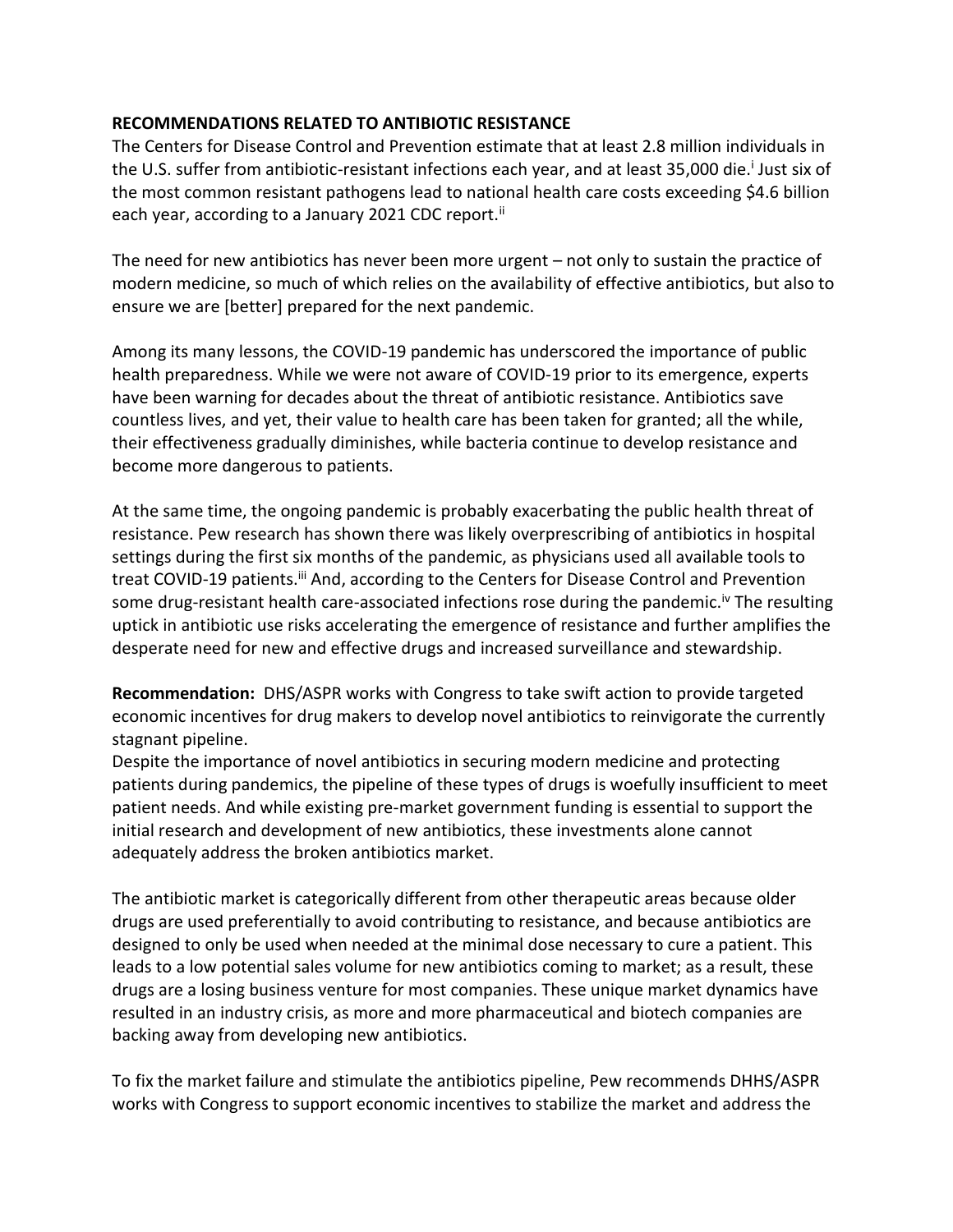challenges that make antibiotic development economically infeasible for both small and large companies, while ensuring patient access and preserving the effectiveness of existing drugs. To achieve this, Pew supports the Pioneering Antimicrobial Subscriptions to End Upsurging Resistance (PASTEUR) Act, a bipartisan, bicameral bill reintroduced in the 117th Congress by Senators Bennet and Young and Representatives Doyle and Ferguson.

The PASTEUR Act would help stabilize the antibiotic market by creating a subscription program for critically needed antibiotics that treat the most threatening infections. Successful developers of qualifying antibiotics would receive a subscription contract, thereby providing revenues delinked from the antibiotic sales volume. This approach would deliver improved predictability for return-on investments for antibiotic innovators, spurring additional investments in antibiotics discovery and development. The PASTEUR Act would also strengthen appropriate of these critical drugs—preserving their long-term effectiveness—by encouraging and financially supporting establishment of hospital stewardship programs, especially for resource-limited facilities such as rural and critical access hospitals.

**Recommendation:** To strengthen and complement the antibiotic drug development incentives discussed above, Congress should encourage widespread antibiotic use reporting to track and minimize inappropriate use to help slow development of resistance**.**

A key component of improving antibiotic use—and combatting the rise of dangerous infections—is requiring antibiotic use and resistance reporting by hospitals, which is proven to improve patient outcomes, lower health care costs, and reduce inappropriate antibiotic use.<sup>v</sup> Widespread reporting of antibiotic use and antibiotic resistance data is essential to identify and track emerging threats and evaluate the impact of interventions to address antibiotic resistance.

Despite the fundamental importance of reporting to effective antibiotic stewardship, participation in the U.S. Centers for Disease Control and Prevention's National Healthcare Safety Network Antimicrobial Use and Resistance (AUR) Module, which collects such data, is currently voluntary. As of January 2020, only about 10% of eligible hospitals were reporting AR data to NHSN and 23% of eligible hospitals were reporting AU data. These participation rates have a long way to go to meet the goals set forth in the 2020 National Action Plan. V The plan identified the following benchmarks as significant outcomes to strengthen national surveillance efforts to combat resistance: 75% of acute care hospitals, 100% of Department of Defense hospitals, 100% of applicable Veterans Affairs (VA) hospitals that have transitioned to the VA's updated electronic health record, and 25% of critical access hospitals should be reporting to the NHSN AR Option; 100% of acute care and 50% of critical access hospitals should be reporting to the NHSN AU Option.

Pew recommends that DHHS/ASPR works with the CDC and the Centers for Medicare and Medicaid Services to increase reporting into the AU and AR Options through existing regulatory requirements for acute care hospitals and establish funding programs to provide financial support and technical assistance to help facilities report data to NHSN. Additionally, Pew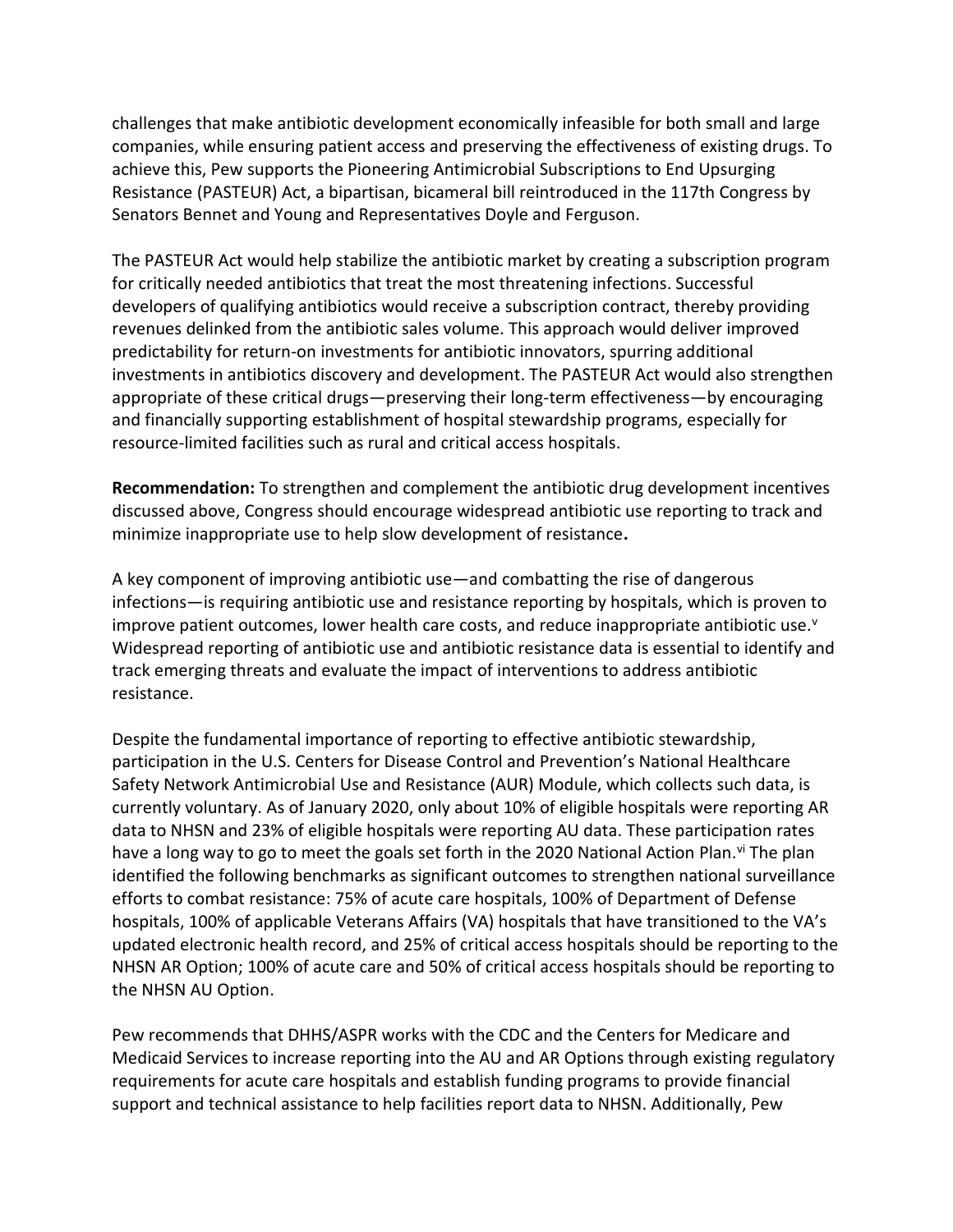recommends: DHHS/ASPR works with Congress to include robust support for NHSN AUR reporting through existing agency programs in any legislation that creates economic incentives for antibiotic development; helps facilitate financial support and technical assistance to hospitals and other inpatient facilities to strengthen antibiotic stewardship programming and help facilities report AUR data through NHSN participation; and improves disease and resistance surveillance at the national, state, and local level.

## **RECOMMENDATIONS RELATED TO PUBLIC HEALTH DATA**

Making available timely, granular, and actionable data, while ensuring data security and integrity is paramount to our nation's ability to prepare for, respond to, and recover from national health security threats. The COVID-19 pandemic has elevated longstanding challenges surrounding data acquisition, access, and analysis for rapid disease detection and an equitable response. Early in the pandemic, the federal government, via DHHS, requested that hospitals report data daily and directly to the federal government, unless a written release was in place with their state.<sup>vii</sup> At the same time, hospitals received numerous similar requests from other entities, leading to duplicate data sharing and burdensome reporting. In addition, in early 2020, only a few public health agencies and healthcare facilities had implemented electronic case reporting, the ability to automatically transmit case reports in real-time from electronic health records (EHRs) to public health agencies.<sup>viii,ix</sup> While available data have highlighted the disproportionate impact of COVID-19 on certain racial and ethnic groups,<sup>x</sup> lack of complete race and ethnicity data for people vaccinated against COVID-19<sup>xi</sup> has posed challenges for achieving equitable vaccination uptake.

Throughout the pandemic response, state and local public health agencies leveraged a myriad of existing and new data systems and digital technologies to obtain, manage, and analyze information.<sup>xii,xiii</sup> Expanding interoperability across these systems has the potential to facilitate more effective and efficient public health responses. While local health departments have reported overall improved interoperability of information systems compared to 2018, only a small percentage reported that all their systems are interoperable.<sup>xiii</sup> The federal government, in the National COVID-19 Preparedness Plan, has committed efforts enabling greater linkages between case surveillance and hospital data to vaccination data through strengthened data infrastructure and interoperability. xiv

Given the progress our nation can continue to make in preparing for swifter responses to national health security threats through enhanced and protected data systems that seamlessly exchange information, Pew makes the following recommendations:

**Recommendation**: Broaden and deepen efforts, through a whole-of-government approach, to improve protected public health data exchange capabilities of EHRs.

Despite the \$30 billion investment in EHRs over the past decade, challenges remain widespread, particularly when it comes to the reliance on sharing information manually or difficulties with data exchange among different systems—all of which can result in incomplete data. Furthermore, manual reporting via phone, fax, or mail result in time delays that hinder a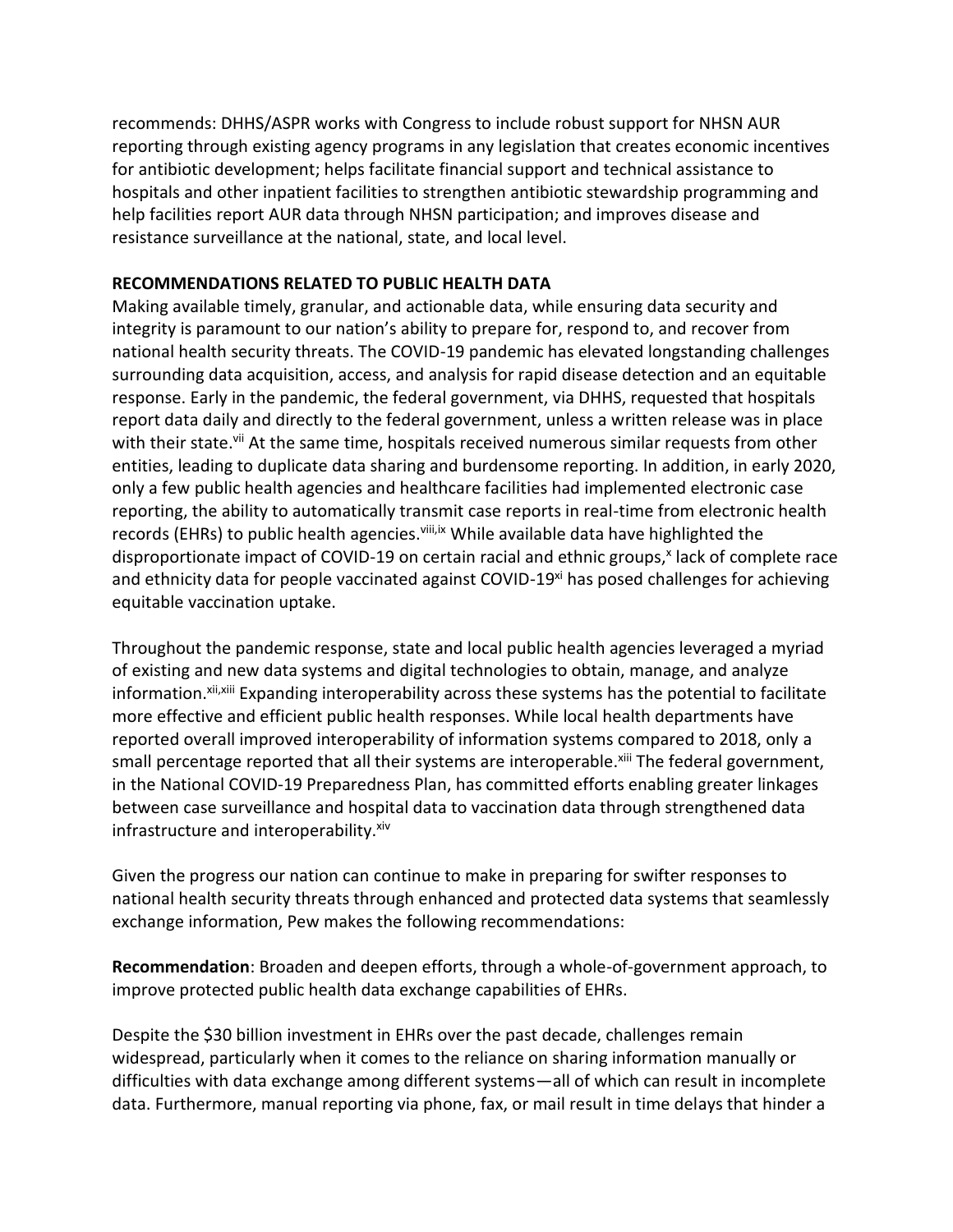rapid public health response. Currently, federal regulations from The Office of the National Coordinator for Health Information Technology (ONC) include optional components for EHRs used in doctors' offices and hospitals to send data to public health agencies for four use cases lab reporting, case reporting, syndromic surveillance, and vaccination data.

Given the importance of all four of these use cases to response efforts for current and future health emergencies, Pew has called for (1) these optional capabilities to be required as part of base certification for EHRs so that all systems are able to communicate with state and local public health agencies; and (2) adherence to the specific consensus-based standards developed or supported by the Public Health Data Task Force of the Health Information Technology and Advisory Committee. Adherence to standards would make it easier for public health agencies to prepare their own systems to accommodate a highly standardized report that contains all the necessary data.<sup>xv</sup> Following these standards would also help ensure that EHRs can use automated triggers to send reports.<sup>xvi</sup> As base certification for EHRs currently do not require capabilities for public health reporting of these four use cases, the NHSS should build on its current objective of preparing, mobilizing, and coordinating a whole-of-government approach and elevate coordination efforts across ONC, the Centers for Medicare & Medicaid Services (CMS), ASPR, CDC, and other federal agencies to address the current gaps and complement efforts to improve EHR public health data exchange capabilities.

**Recommendation:** Ensure that hospitals, healthcare facilities, and healthcare systems expand secure electronic reporting to public health agencies.

To date, health care providers have not prioritized electronic public health reporting on their own, resulting in significant data gaps. For example, in 2018, immunization registries captured only 56% of the adult population.<sup>xvii</sup> Furthermore, research shows that 29% of emergency departments across the country do not send syndromic surveillance data to the CDC, making it challenging to create the national surveillance picture needed to identify widespread threats.<sup>xviii</sup>

Addressing this requires an all-hands federal approach, including through use of programs like the Promoting Interoperability program and conditions of participation in Medicare. CMS, in a rule that was finalized in November 2021, rightly recognized the benefits of this approach by requiring providers to share data electronically with public health agencies on cases of disease and immunizations.<sup>xix</sup> This is a step in the right direction; however, it should be expanded to require syndromic surveillance and laboratory data. Sending syndromic surveillance data–which aggregates data from individual patient interactions to paint communitywide pictures of potential health threats and track the emergence or spread of illnesses–remains optional for providers that do not practice in an emergency department.

The NHSS should redouble efforts to require, incentivize, or otherwise promote secure electronic reporting from hospitals, healthcare facilities, and healthcare systems to public health agencies. Wherever possible, the expectation of electronic public health reporting should be incorporated in every aspect of the NHSS' strategic approach and objectives.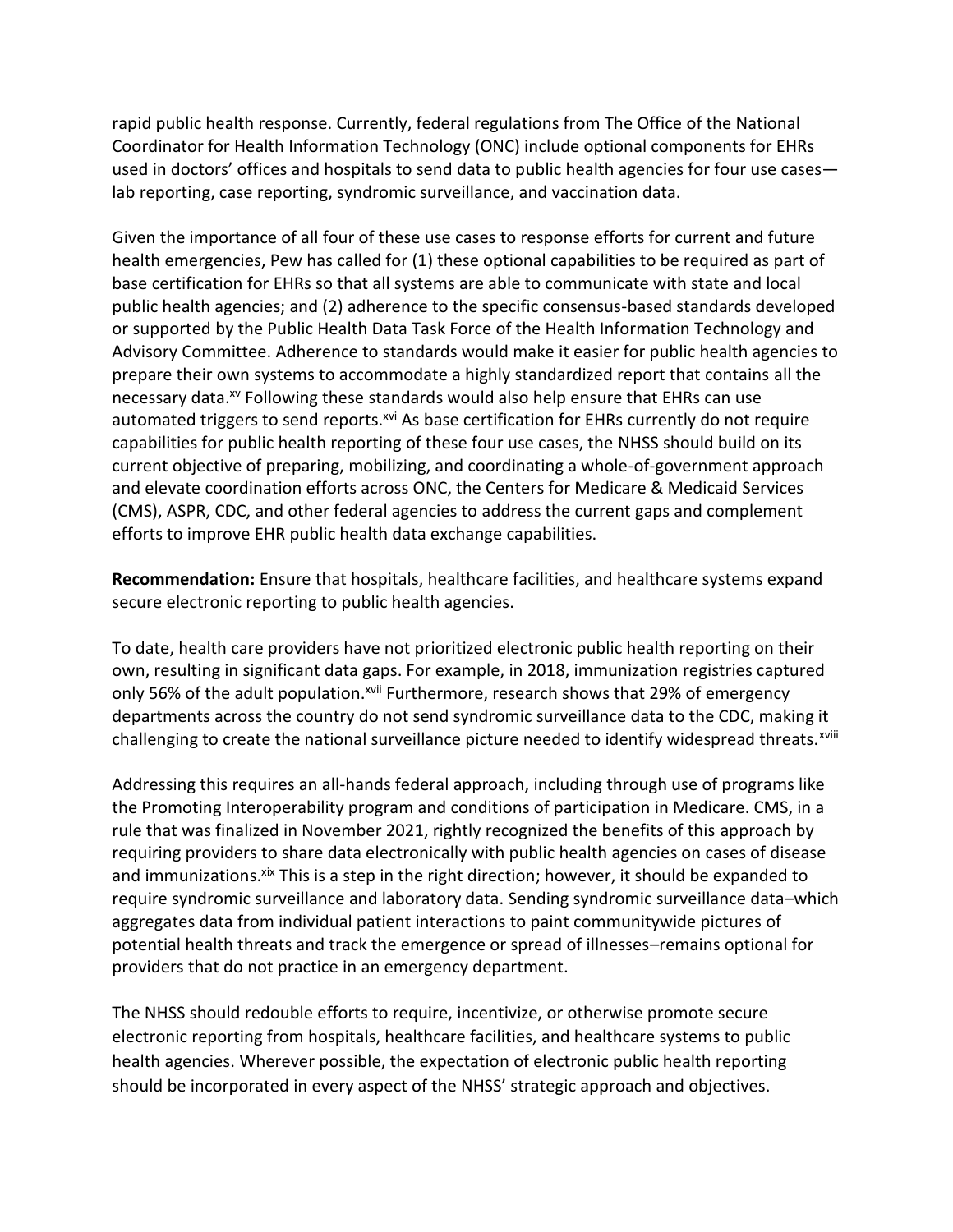Addressing these and other opportunities to improve electronic public health data exchange will pave the way for collective progress toward more robust preparedness for, nimble response to, and swifter recovery from health security threats to our nation.

Largu S. Pru

Kathy Talkington Health Policy Group, Director Pew Charitable Trusts

vii Federal Emergency Management Agency, "Coronavirus (COVID-19) Pandemic: HHS Letter to Hospital Administrators" (2020), [https://www.fema.gov/press-release/20210318/coronavirus-covid-19-pandemic-hhs](https://www.fema.gov/press-release/20210318/coronavirus-covid-19-pandemic-hhs-letter-hospital-administrators)[letter-hospital-administrators.](https://www.fema.gov/press-release/20210318/coronavirus-covid-19-pandemic-hhs-letter-hospital-administrators)

<sup>ix</sup> U.S. Centers for Disease Control and Prevention, "Electronic Case Reporting (eCR) Fact Sheet" accessed March 4, 2022, [https://www.cdc.gov/ecr/docs/eCR-Fact-Sheet-508.pdf.](https://www.cdc.gov/ecr/docs/eCR-Fact-Sheet-508.pdf)

<sup>&</sup>lt;sup>i</sup> U.S. Centers for Disease Control and Prevention, "About Antibiotic Resistance" (2022), [https://www.cdc.gov/drugresistance/about.html.](https://www.cdc.gov/drugresistance/about.html)

ii U.S. Centers for Disease Control and Prevention, "CDC Partners Estimate Healthcare Cost of Antibiotic-Resistant Infections" (2021), [https://www.cdc.gov/drugresistance/solutions-initiative/stories/partnership-estimates](https://www.cdc.gov/drugresistance/solutions-initiative/stories/partnership-estimates-healthcare-cost.html)[healthcare-cost.html.](https://www.cdc.gov/drugresistance/solutions-initiative/stories/partnership-estimates-healthcare-cost.html)

iii The Pew Charitable Trusts, "Could Efforts to Fight the Coronavirus Lead to Overuse of Antibiotics?" (2021), https://www.pewtrusts.org/-

<sup>/</sup>media/assets/2021/03/could\_efforts\_to\_fight\_coronavirus\_lead\_to\_overuse\_of\_antibiotics\_final.pdf. iv U.S. Centers for Disease Control and Prevention, "COVID-19 Impact on HAIs in 2020" (2021), [https://www.cdc.gov/hai/data/portal/covid-impact-hai.html.](https://www.cdc.gov/hai/data/portal/covid-impact-hai.html)

<sup>v</sup> Barlam, T.F., et. al., "Implementing an Antibiotic Stewardship Program: Guidelines by the Infectious Diseases Society of America and the Society for Healthcare Epidemiology of America," Clinical Infectious Diseases, 15 May 2016, [https://doi.org/10.1093/cid/ciw118.](https://doi.org/10.1093/cid/ciw118) 

vi U.S. Centers for Disease Control and Prevention, "U.S. National Action Plan for Combating Antibiotic-Resistant Bacteria (National Action Plan)" (2020), [https://www.cdc.gov/drugresistance/us-activities/national-action](https://www.cdc.gov/drugresistance/us-activities/national-action-plan.html)[plan.html.](https://www.cdc.gov/drugresistance/us-activities/national-action-plan.html)

viii Association of Public Health Laboratories, "History of eCR" accessed March 4, 2022, [https://ecr.aimsplatform.org/general/history.](https://ecr.aimsplatform.org/general/history)

x Stokes, E.K., et. al., "Coronavirus Disease 2019 Case Surveillance — United States, January 22–May 30, 2020" Morbidity and Mortality Weekly Report, 19 June 2020[, http://dx.doi.org/10.15585/mmwr.mm6924e2.](http://dx.doi.org/10.15585/mmwr.mm6924e2)

xi Painter, E.M., et al., "Demographic Characteristics of Persons Vaccinated During the First Month of the COVID-19 Vaccination Program – United States, December 14, 2020-January 14, 2021" Morbidity and Mortality Weekly Report, 5 February 2021[, https://www.cdc.gov/mmwr/volumes/70/wr/mm7005e1.htm.](https://www.cdc.gov/mmwr/volumes/70/wr/mm7005e1.htm)

xii Association of State and Territorial Health Officials, "COVID-19 Technology & Digital Tools ASTHO Data Product" last modified February 2022, [https://datastudio.google.com/u/0/reporting/24bf5e55-9eb8-4063-a254](https://datastudio.google.com/u/0/reporting/24bf5e55-9eb8-4063-a254-b855c6858a1b/page/vOgIC) [b855c6858a1b/page/vOgIC.](https://datastudio.google.com/u/0/reporting/24bf5e55-9eb8-4063-a254-b855c6858a1b/page/vOgIC)

xiii Bosco, L. J., et. al., "Heterogeneity and Interoperability in Local Public Health Information Systems" Journal of Public Health Management & Practice, (2021),

[https://journals.lww.com/jphmp/Fulltext/2021/09000/Heterogeneity\\_and\\_Interoperability\\_in\\_Local\\_Public.15.as](https://journals.lww.com/jphmp/Fulltext/2021/09000/Heterogeneity_and_Interoperability_in_Local_Public.15.aspx) [px.](https://journals.lww.com/jphmp/Fulltext/2021/09000/Heterogeneity_and_Interoperability_in_Local_Public.15.aspx)

xiv White House, "National COVID-19 Preparedness Plan" (2022), [https://www.whitehouse.gov/covidplan/.](https://www.whitehouse.gov/covidplan/)